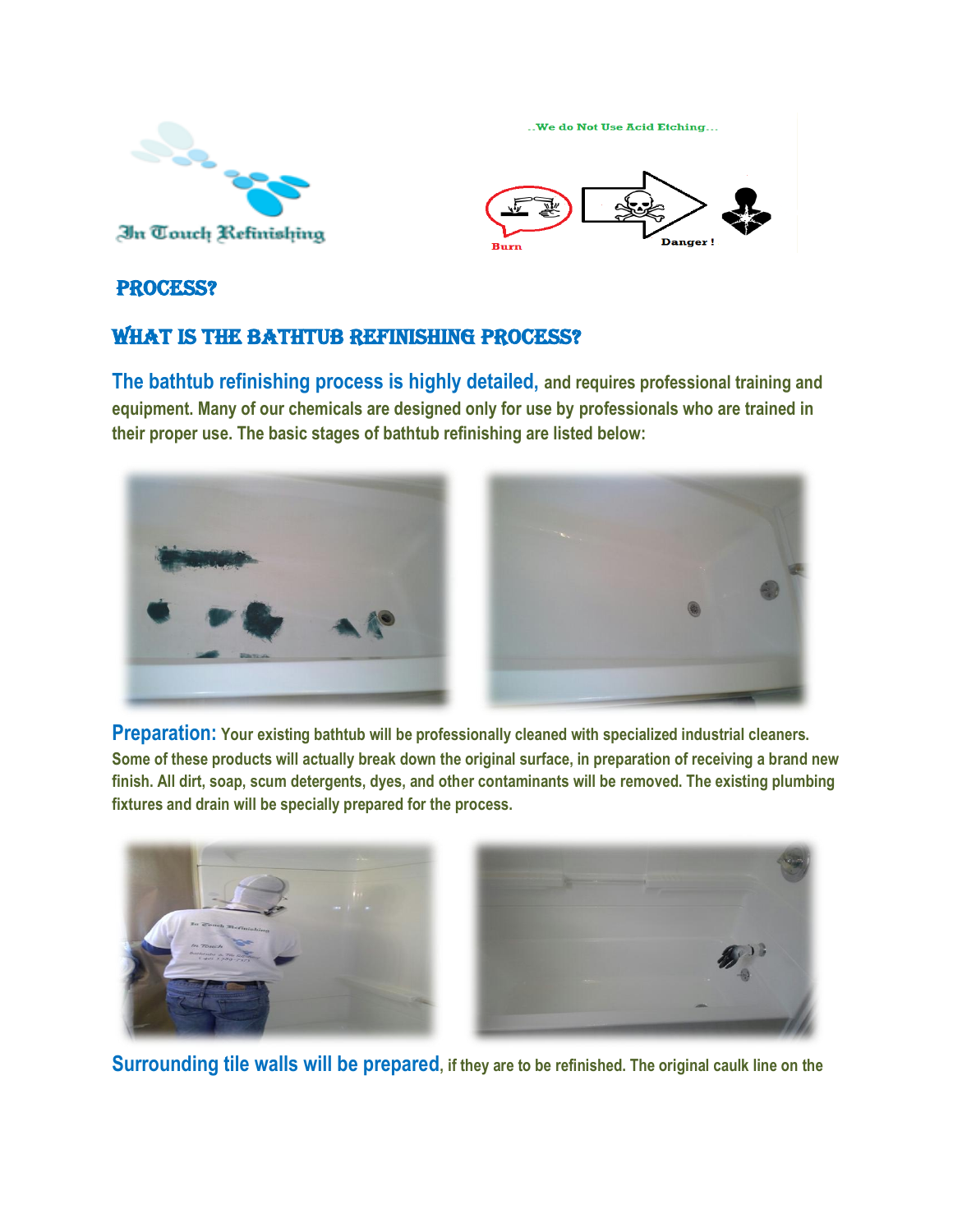**bathtub, which is often mildewed, will be removed. Any pits, chips, or other damage to the original bathtub surface will be repaired using specialty products designed for these surfaces.**

**Your bathroom will be masked off, which protects surfaces that were not meant to be refinished. Masking off your bathroom also minimizes dust, to ensure a pristine refinished surface. Air registers and dampers in the bathroom will be shut off and masked. Special lighting and ventilation equipment will be set up in the bathroom. A non-slip surface may be installed at this time, if ordered by the customer.**



## **Application of New Surface:**

**Your Bathtub Refinishing Professional will know which one is best for you. Color, gloss, return to service time, and type of bathroom fixture use will all determine the best product for you. For the best system to use in your home, apartment or hotel…**

**Your new surface will be applied in a surface prep phase, a Topkote Crosslink / priming phase, and a topcoat phase.**



**All of these phases may require several application steps. Much of this work must take place in a sealed room, performed by trained personnel wearing protective equipment, and as such, you should NEVER enter a room where a refinishing process is taking place, unless escorted by a refinishing professional. Many of the products used are applied by special spray equipment, to ensure a beautiful, durable, high gloss finish.**